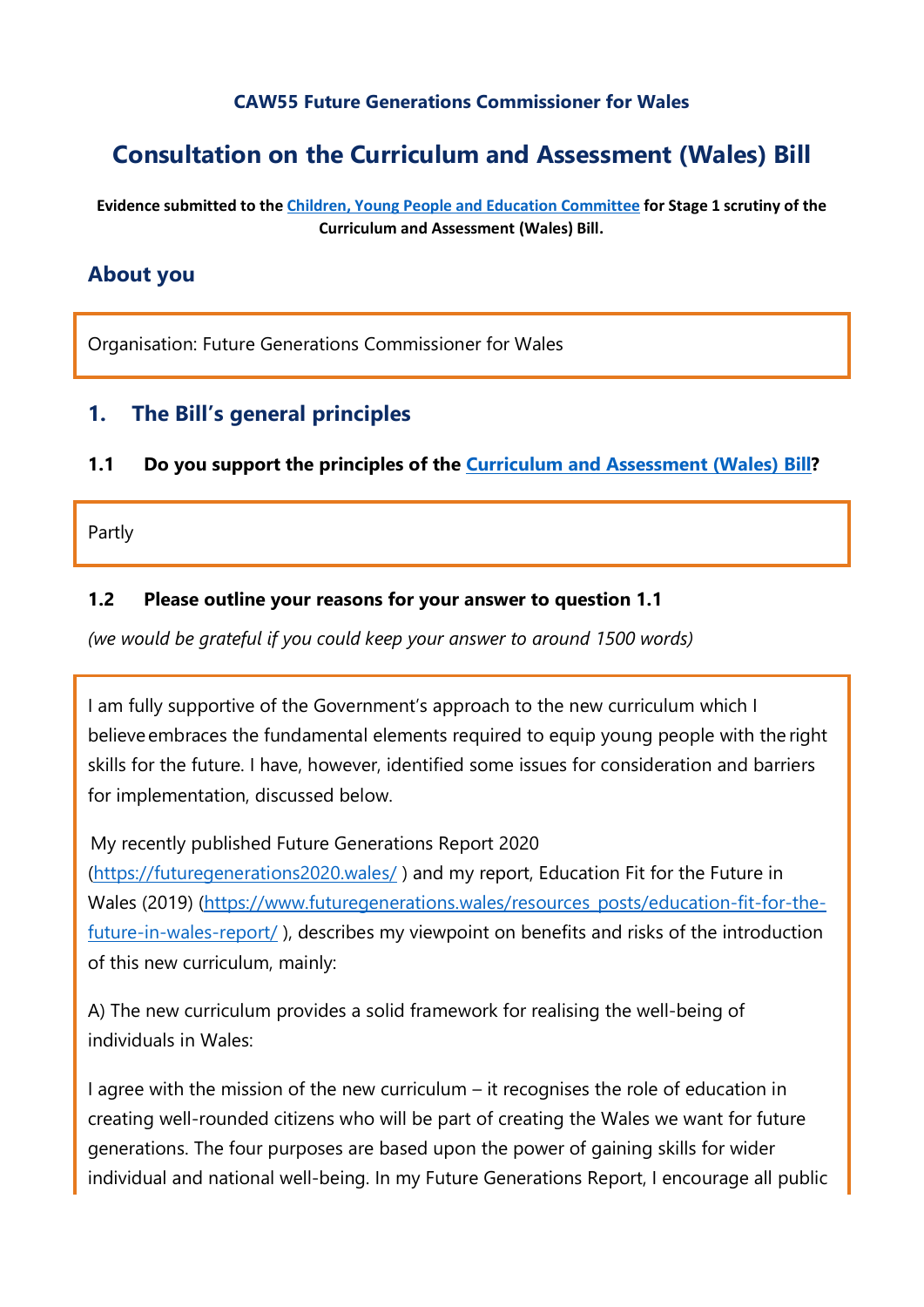bodies subject to the Well-being of Future Generations (Wales) Act 2015 to apply what I call the 'double test' of the Act – both the 'what' they do and 'how' they do it. The new curriculum is both about 'what' we learn and 'how' we learn it, therefore, in line with the principles of the Act.

However, as I have discussed in section 2 below, the power of the curriculum will be in its implementation. The Bill is not clear on how the curriculum is actually going to be delivered, as this is largely the responsibility of education settings. Therefore, the guidance provided to implement the curriculum is of huge importance. Likewise, the inspection and performance regimes that are subsequently put in place must measure the right things – encouraging a move towards large-scale change. It is clear that education practitioners will also require additional resource and support to act fulfil the Bill's aspirations.

B) Championing the increasing demand for 'softer skills':

The new Curriculum is a positive step, with its focus on softer skills and aim to prepare children to "thrive in a future where digital skills, adaptability and creativity are crucial…" Future trends show how society and increased technological advances will mean high demand for adaptive skills like creativity, problem-solving, communication and advanced digital skills.

Business are already calling for these skills, as shown by recent reports from the Regional Skills Partnership in Wales, identifying a gap in digital capability and a need for future digital skills, particularly in a post COVID-19 world. My report also draws on evidence from organisations like CBI and FSB, who have found that at least 60% of employers value broader skills like listening, problem-solving and creativity.

C) Creating the eco-literate, ethically informed and responsible citizens of the future:

I am supportive of the four purposes of the curriculum, which have a long-term focus on Wales' well-being. However, the guidance, resources and support for education settings to enable these four purposes become a reality is of utmost importance, otherwise we risk 'more of the same' within our schools, colleges and other education settings. A mandatory element of delivery should be the requirement to look to the long-term future, understand the future trends, opportunities and risks facing Wales and the world to ensure our education system is seeking to take advantage or prevent these.

A key example is a focus on planetary health. I have recommended within my report that Government "ensure Wales become the most eco-literate country in the world." We need to shape a different economic model for Wales, focussed on a greener economy, one that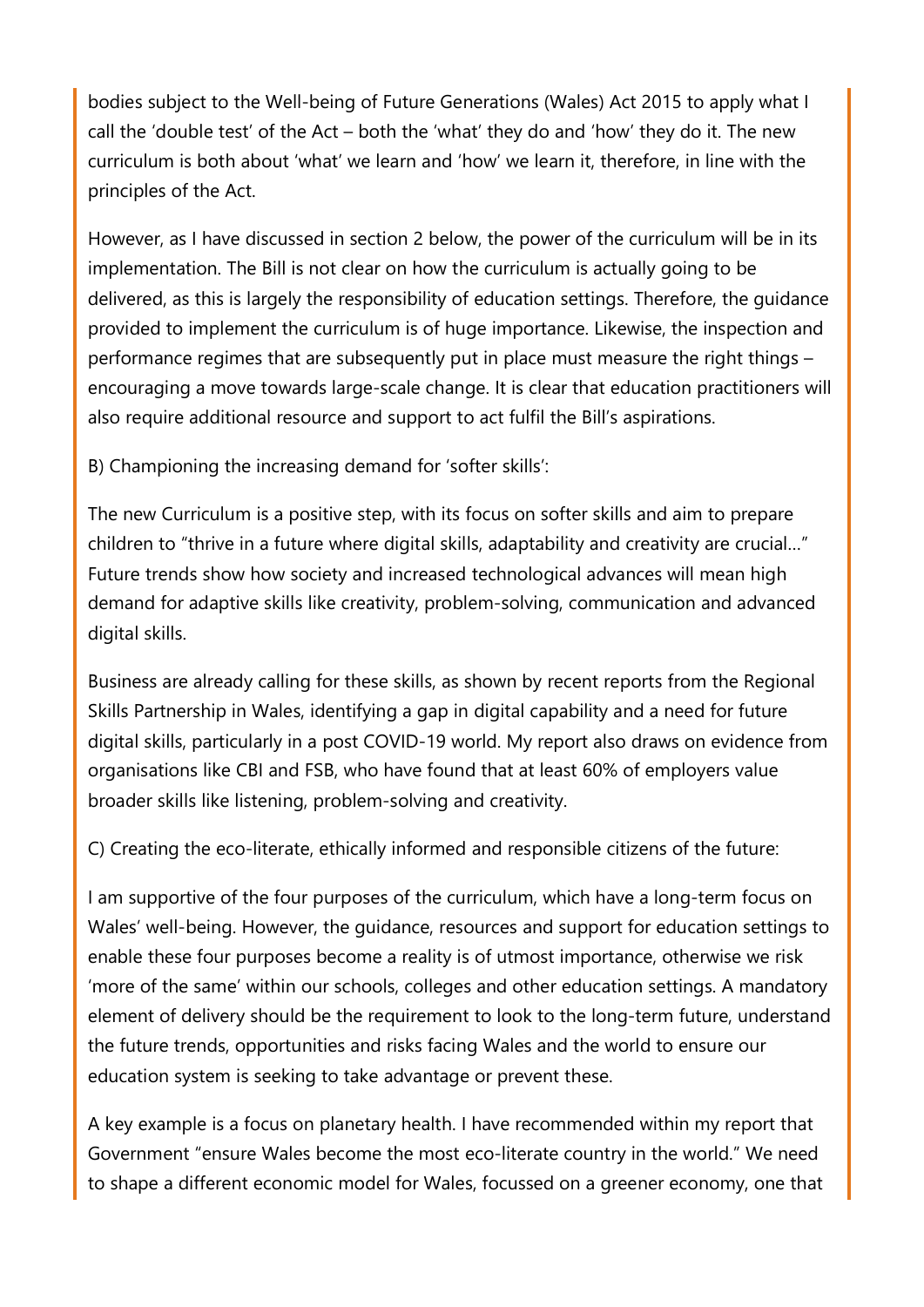is far more circular (creating less waste) and benefits future generations. But tackling the climate crisis is more than a political aspiration, we have binding targets to meet. Our current and future generations play a critical role and they will need different skills for a future that will rely on halting and preventing the impacts of climate change, biodiversity loss and dealing with major socio-economic change. Whilst the Bill is aspirational in this way, practical action is currently unclear.

D) Re-thinking qualifications to reflect skills for the future:

Understanding the progression of learners and how to assess this is crucial to the success of the new curriculum. I welcome that the Bill makes provisions enabling Ministers to make regulations to require schools to ensure the curriculum is supported by appropriate assessment arrangements. My Future Generations Report includes the recommendation to Welsh Government: "Radically re-think qualifications at age 16 towards assessments that focus on diversity and are centered around pupils, not testing, reflecting the aspirations of the new Curriculum for Wales 2022."

New methods of assessment are needed as more employers demand soft skills and advances in technology mean experience is becoming more valuable than knowledge. Education systems need to be more about teaching people to live well than to pass exams. My report argues we need to move towards assessment that is more narrative based, not focused on age at time of assessment but progression of learning, and that separates results from school performance or teacher accountability.

Whilst supported by many stakeholders, this was a controversial view when I published my report Education Fit for the Future in Wales (2019) but the recent situation caused COVID-19 has shown that change is possible. Wales should be learning from this experience and from international examples, like Finland, Singapore, Hong Kong and Japan, in creating regulations for assessment. My office have also been advising Qualifications Wales, as they consult on the development of 'new GCSEs'.

E) Mental health and well-being education should be prioritised in the delivery of the new curriculum:

I have also recommended within my Future Generations Report that "mental health and wellbeing is prioritised to help nurture a generation of emotionally resilient children." This means schools go beyond delivering the new curriculum to become nurturing, psychologically informed environments. There are some excellent examples of schools focusing on this, mainly at primary school level, but this must extend across the curriculum and post-compulsory education. Barriers remain in place e.g. Estyn have found that school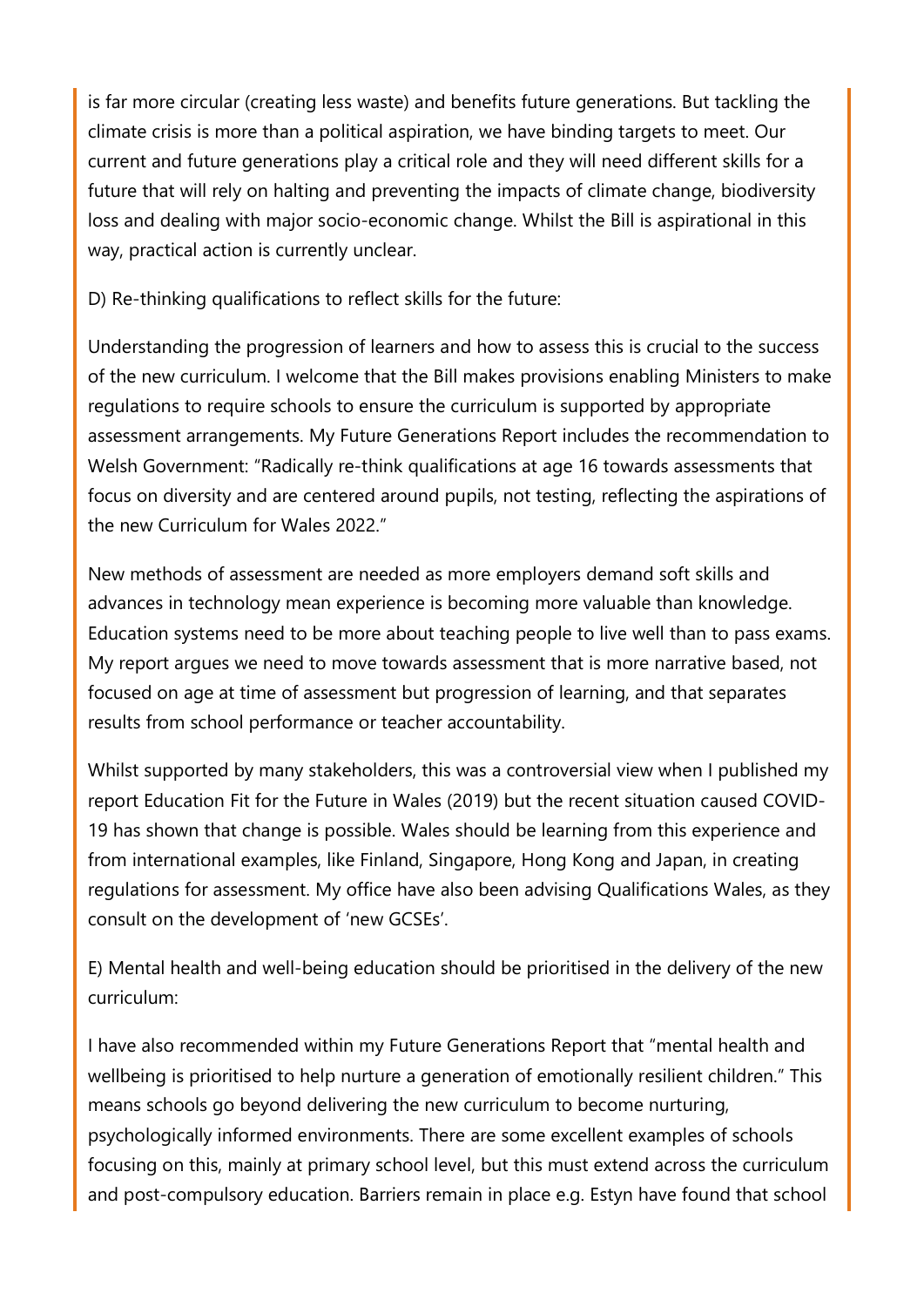leaders do not always find out about important developments in pupils' lives in a timely way and when schools are aware, they lack knowledge in how to intervene.

Linked to this, my report recommends that "school exclusions become a thing of the past" due to the strong link between exclusions, 'disruptive behaviour' and Adverse Childhood Experiences. Exclusion impacts the life trajectories of children and traps them in lifelong disadvantage, continuing the cycle.

The curriculum shows great potential in grasping this once-in-a-generation opportunity to truly create well-being schools (a whole approach that gives well-being equal weighting to other skills like literacy and numeracy). But it requires additional resources and wider support for education practitioners. This would play a part in breaking intergenerational cycles of Adverse Childhood Experiences, improve mental health and well-being, close attainment gaps between deprived and affluent areas, and, most importantly, create adults that have coping mechanisms and positive well-being for future generations to come.

# **1.3 Do you think there is a need for legislation to deliver what this Bill is trying to achieve?**

*(we would be grateful if you could keep your answer to around 500 words)*

Yes. There is a need for statutory basis to a new curriculum that corresponds to the changing needs for future generations, relating to social, economic, environmental and cultural changes and challenges facing Wales and the world. The legislative framework is needed to place learning and progression at the centre of a national mission for pupils, teachers, schools, parents and wider society to improve standards, close the attainment gap and ensure we have an education system that is a source of pride and public confidence.

However, in my responses to section 2 below, I have outlined the need for Government to recognise the challenge of implementation and to be ambitious in this reform.

# **2. The Bill's implementation**

# **2.1 Do you have any comments about any potential barriers to implementing the Bill? If no, go to question 3.1**

*(we would be grateful if you could keep your answer to around 500 words)*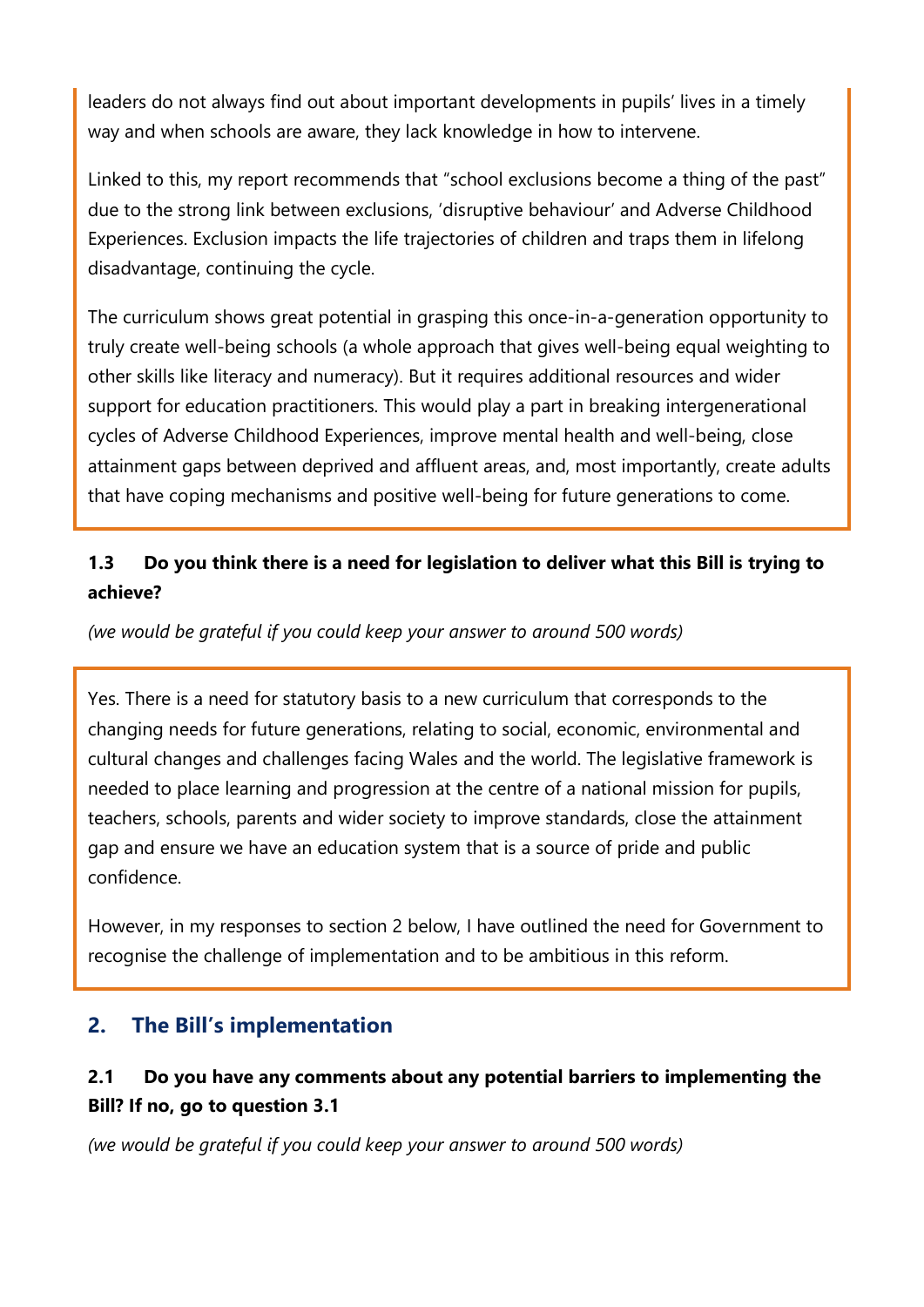Whilst the new curriculum shows great potential, its power will be in its implementation. I have called for a stronger investment in schools to support the transition to the new curriculum and for involving a broader range of practitioners in teaching and learning, creating a Wales-wide national mission for education.

I am concerned about the capacity of the education system to implement the changes to teaching and learning required without additional resources. My reports, Education Fit for the Future in Wales (2019), and the Future Generations Report, argue that significant resources are needed for the cultural and practical shifts of the new curriculum.

Teachers will need to be supported and prepared (both professionally and personally) to deliver an approach that places much more autonomy on them for content. There is a need for a higher ratio of teaching practitioners to students and for those to be more varied practitioners. It is also important the inspection regime reflects these changes in how success is measured.

In my view, COVID-19 has exposed the challenge of cultural change within the education sector and the distance yet to be travelled if the curriculum is to be implemented effectively. Responding to the challenges of the pandemic has exposed weaknesses in the current education system and flaws in the plans to deliver the new curriculum. This includes schools and teachers being unprepared, or unwilling, to adopt alternative teaching methods; a gap between digital capabilities and realities; and the national issues arising from teacher-based assessment.

Learning outside the traditional classroom environment has become universally necessary as a result of the pandemic. Whilst some schools have adopted methods of digital engagement, online learning and encouraged independent learning, many have fallen short. Cultural barriers to change such as, teaching unions fearing a risk to teacher and pupil safety and what I perceive to be a significant gap between the digital abilities of teaching staff and our expectations of modern approaches to learning, are issues which must be addressed urgently to ensure that the Welsh education system is equipped to deliver 21st century teaching and learning. 

These challenges are not new; Estyn has found consistently low standards to ICT in schools – in 2018/19, only four in ten primary schools had ICT that was rated 'good' or 'better' and only a quarter of secondary schools and it seems standards of ICT are far lower than literacy and numeracy across the board.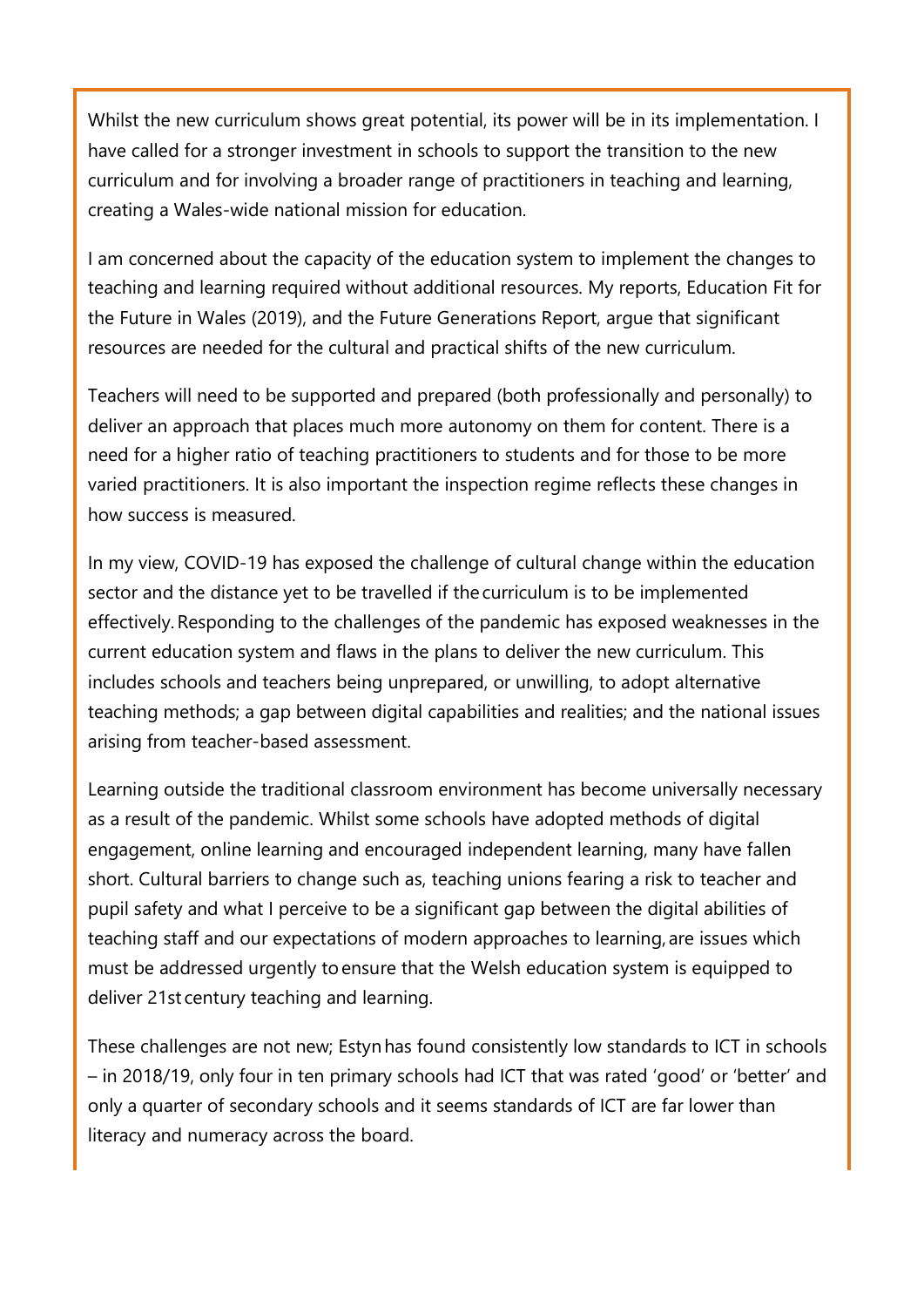To partly address this, I have also called for a national mission to education. My report found that the introduction of the new curriculum needs to be far more collaborative and currently, opportunities are being lost to involve a broader range of people from the public, private and voluntary sectors in providing capacity in education. What I mean by a 'national mission' is that businesses have raised that they're keen to work with the education sector, but there is a lack of national direction. Currently, this is based on relationships, creating an ad-hoc approach to business and education working in collaboration.

Better national direction and resources dedicated to the co-ordination of a collaborative approach between employers and civic society is vitally important with the introduction of the new curriculum. Government could incentivise businesses through their support packages (such as the Economic Contract and Resilience Fund) with the aim of incentivising entrepreneurs, large businesses, micro-businesses and small and medium enterprises to work directly with schools as part of a Wales wide programme. They could provide support to schools, bringing in their relevant area of expertise on, for example, digital or the green economy and enrich the learning of children and young people – as the curriculum envisages.

#### **2.2 Do you think the Bill takes account of these potential barriers?**

*(we would be grateful if you could keep your answer to around 500 words)*

Not sufficiently. The Bill and Explanatory Memorandum acknowledge that the curriculum places new and different demands on teaching staff, schools and the education system as a whole. But neither provide much assurance as to how these barriers could potentially be addressed. The Explanatory Memorandum suggests that much of the impact remains unquantifiable due to the level of autonomy in developing the curriculum content and the assumption that each school will approach this differently.

The Regulatory Impact Assessment (RIA) within the Explanatory Memorandum also acknowledges limitations to the methodology adopted for seeking information relating to the resources required, training needs and realities of implementing the new curriculum, suggesting there were limits to the schools consulted. (See also below response to question 4.1)

The Bill does not necessarily acknowledge the need to increase the number of teaching practitioners or, in providing experiential learning, recognise that this might be best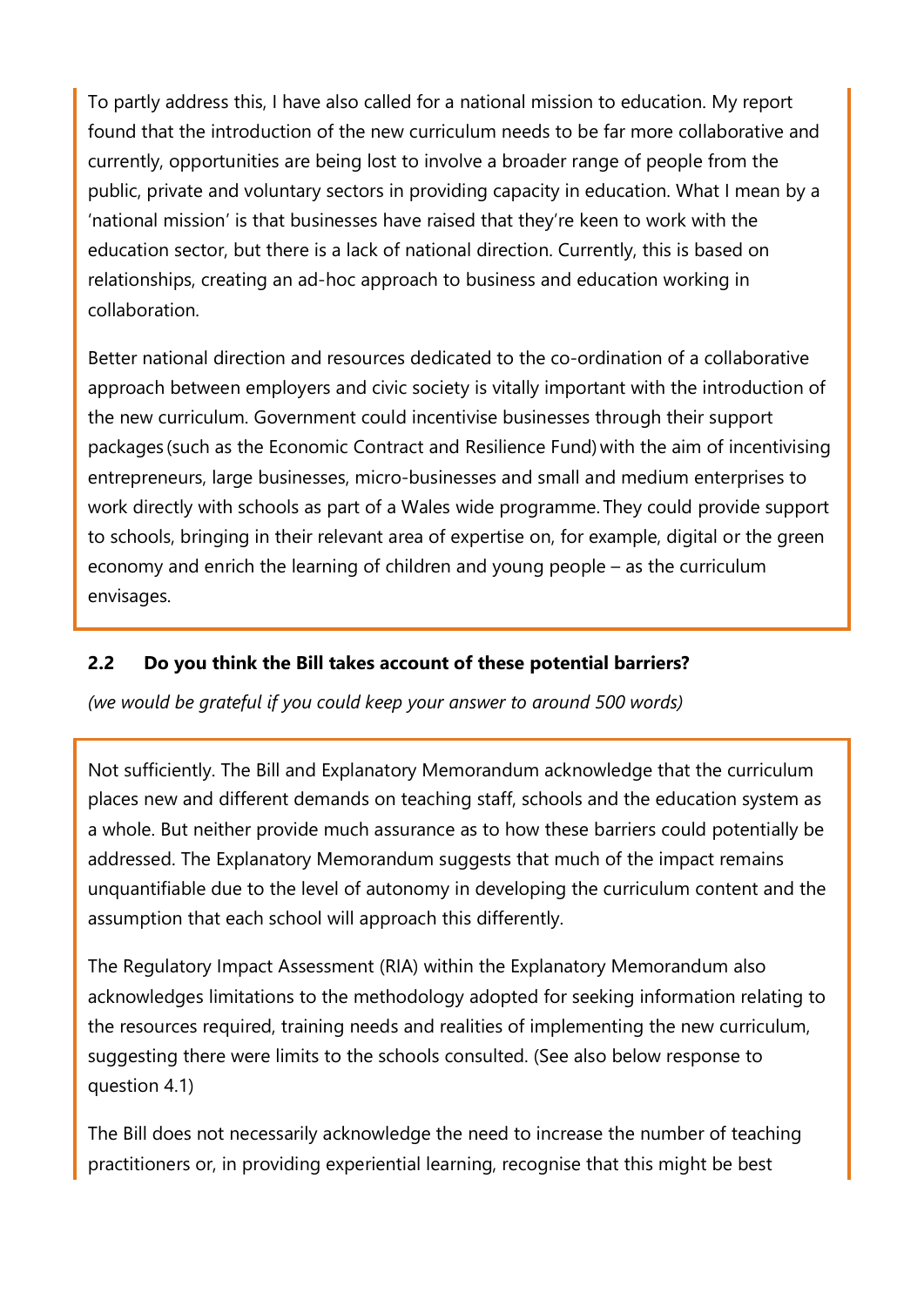delivered by a broader range of people – from business to civic society – and the associated resource and practical costs of this.

### **3. Unintended consequences**

# **3.1 Do you think there are there any unintended consequences arising from the Bill? If no, go to question 4.1**

(we would be grateful if you could keep your answer to around 500 words)

As above, the evidence I have gathered suggests the power of the new curriculum will be in its implementation. Caution should be applied in that implementation of the new Bill (and the subsequent powers on Ministers to reforming assessment) should not exacerbate existing inequalities.

My Future Generations Report acknowledges that, whilst things are improving, there are persistent inequalities in education and employment between population groups. The starkest differences are between children growing up in affluent areas and children in the most deprived. Wealthier children not only do better academically, but children living in poverty are significantly more likely to be excluded from school, which has an adverse impact on their education and life chances.

With reference to my response to question 3.1 above, it is possible that the challenges of implementing a cultural change of this scale may increase the gap between the best performing schools (often situated in more affluent areas) and least performing schools (often situated in more deprived areas), if adequate resourcing, professional training and involvement of a broader range of people in learning are not introduced by Government.

I have recommended to Government and Qualifications Wales that they should radically rethink qualifications at age 16, towards assessments that focus on diversity and are centred around pupils, not testing, reflecting the aspirations of the new Curriculum for Wales 2022. Introducing appropriate assessment and qualifications should take account of the framework of the Well-being of Future Generations (Wales) Act and seek to met the national well-being goals, including "a more equal Wales."

There remains an attainment gap between pupils receiving Free School Meals and those who do not. Students from disadvantaged backgrounds are also more likely to take vocational qualifications or be placed in lower learning sets in school, meaning their choices and chances of retaining high grades at GCSE level are currently limited. A new curriculum alone will not address this, but a focus on developing an approach to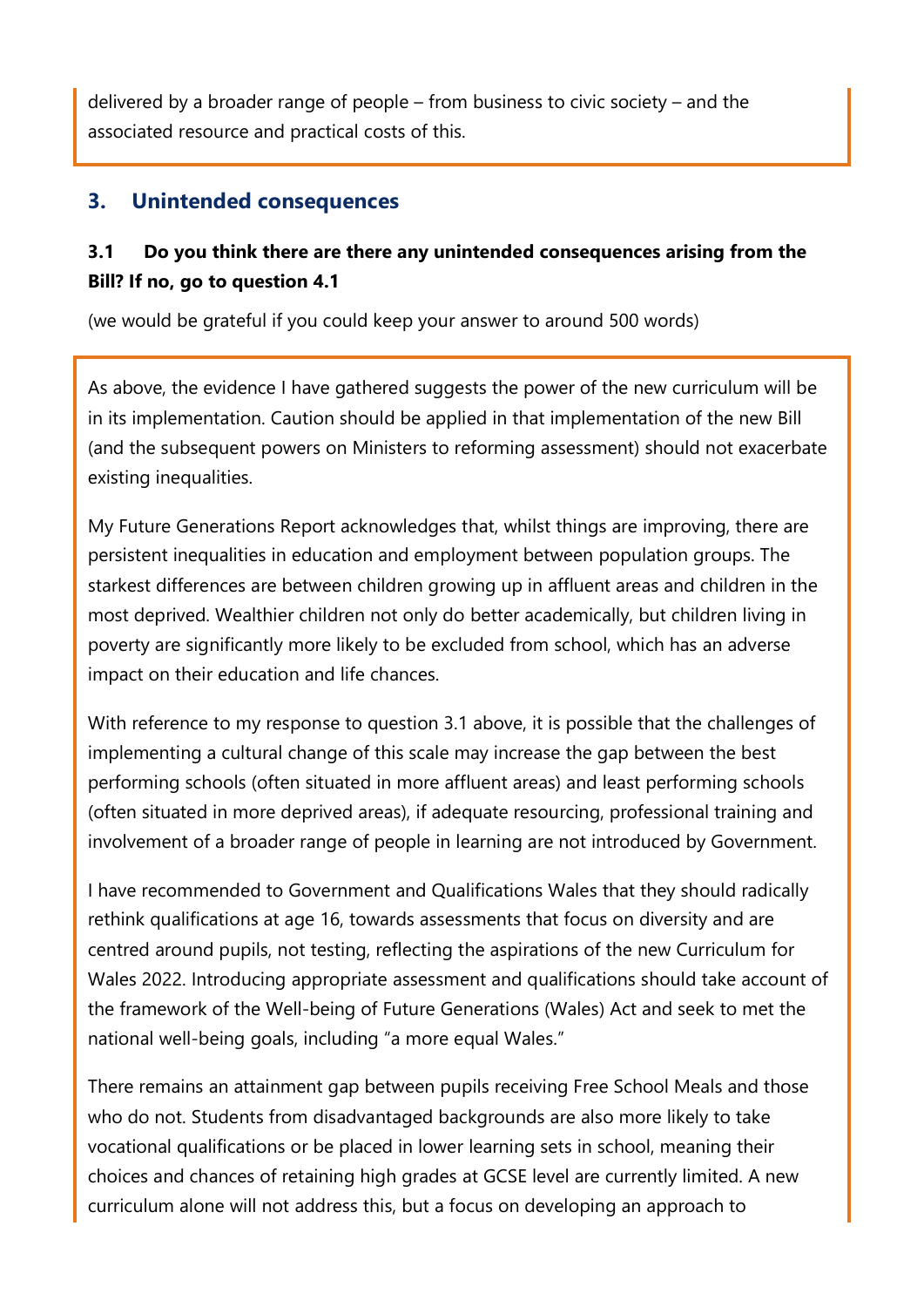assessment that delivers high quality and employment-orientated qualification across the range of material within the new curriculum, co-created and delivered with employers, would certainly seek to create a more prosperous and equal Wales.

Another unintended consequence of the Bill relates to its integration with the post-16 learning and skills system. In involving education experts in my work, there is a lack of connection between the admirable aspirations of the compulsory curriculum with skills development for post-compulsory education. The Bill suggests that the post-compulsory age curriculum focuses on preparing pupils for "opportunities, responsibilities and experiences of later life." My report argues that, nationally, skills planning is lacking in long-term thinking, focused on reacting to skills gaps rather than proactively preparing and planning for the skills of the future and meeting the national well-being goals of Wales. In short, young people are being prepared for opportunities in the here and now, rather than the right long-term opportunities Wales requires.

To address this disconnect between the new curriculum and post-16 learning, my Future Generations Report calls for a long-term vision and curriculum for post-16 learning and recommends that the new Commission for Tertiary Education and Research produce a national vision for lifelong learning that helps us to meet the national well-being goals. A post compulsory curriculum should reflect the four principles of the new curriculum, with people aged 16 and over being ethical and informed citizens and, as outlined in section 1.3, mental health and well-being should be prioritised at all ages to create emotionally resilient young people of the future.

The report recommends the national vision for lifelong learning should be delivered by reformed Regional Skills Partnerships and include a Skills Framework, as recommended by 'Wales 4.0 Delivering Economic Transformation for a Better Future of Work', to better match jobs to people and people to jobs.

The delay of the Tertiary Education and Research (Wales) Bill, therefore, poses concern and the consequences of introducing a new curriculum that does not match with post-16 learning could have unintended negative consequences on the broader skills system in Wales.

# **4. Financial implications**

# **4.1 Do you have any comments on the financial implications of the Bill (as set out in Part 2 of the [Explanatory Memorandum\)](https://senedd.wales/laid%20documents/pri-ld13294-em/pri-ld13294-em%20-e.pdf)? If no, go to question 5.1**

*(we would be grateful if you could keep your answer to around 500 words)*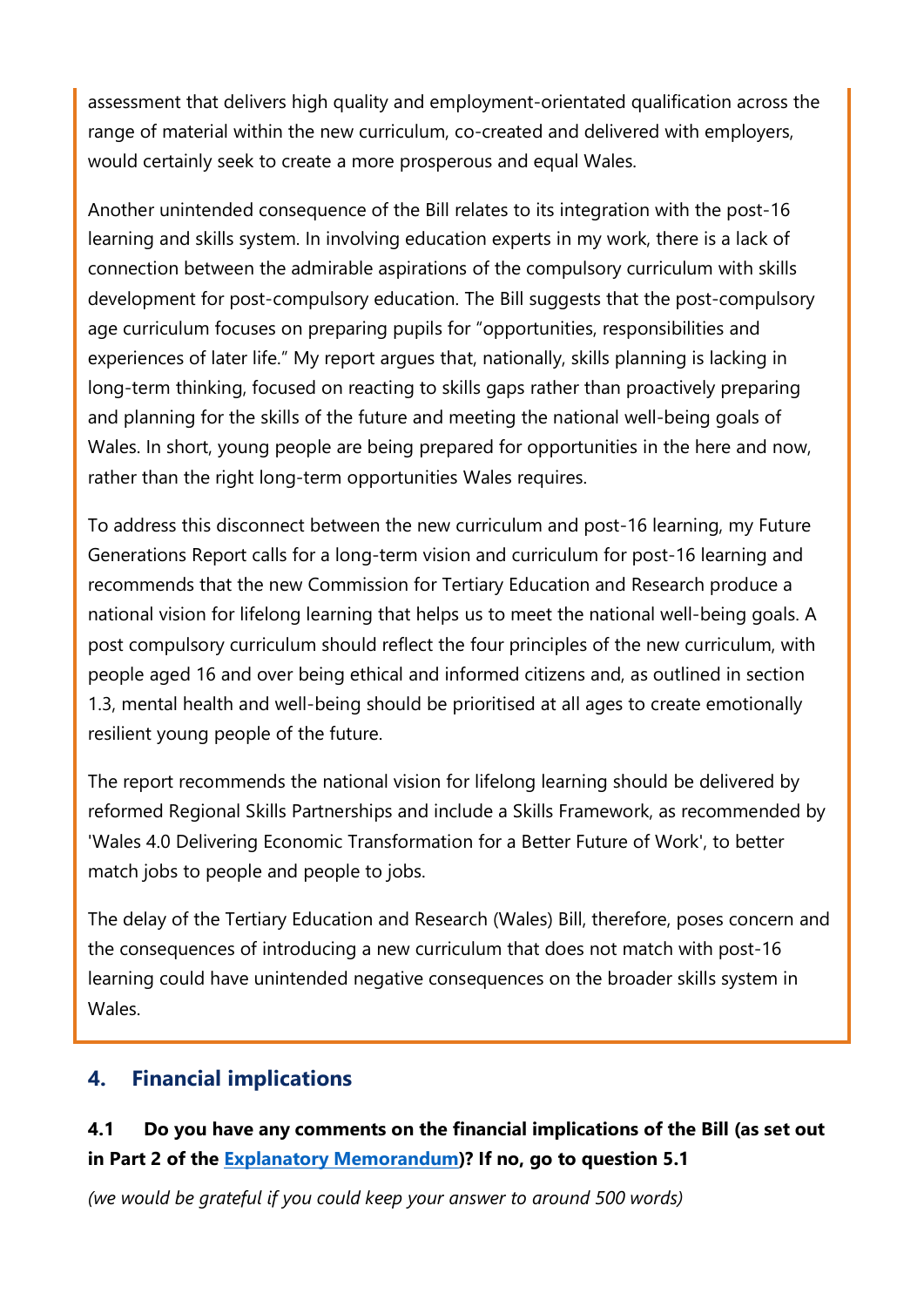A) Welsh Government have not yet adequately resourced the implementation of the new curriculum.

In my Future Generations Report, I have made relevant recommendations to Welsh Government, including:

- "Bring all sectors together as part of a national mission to deliver education fit for the future, funded through the creation of a Welsh Education Tax. The revenue raised would support the transition towards the new curriculum and provision for lifelong learning.

- Use taxation powers and the economic contract to incentivise entrepreneurs, large businesses, microbusinesses and Small and Medium Enterprises to work directly with schools as part of a Wales-wide programme.

- Increase teaching practitioners and support teachers to access continuous professional learning, including access to properly developed content and best practice approaches across and outside Wales, to maximise the potential of the new Curriculum for Wales."

The introduction of the new curriculum is a significant cultural change and demands resources from every level of the education sector. It comes at a time when resources have been stretched – spending per pupil has been falling due to austerity (see graph in https://www.futuregenerations.wales/resources\_posts/education-fit-for-the-future-inwales-report/) and a 10% increase in spend per pupil, getting us back to previous levels, would require an additional £200 million per year.

B) The RIA does not go far enough in exploring the potential financial implications.

There are several examples where the RIA acknowledges limitations to the methodology adopted for seeking information relating to the resources required, the training needs and realities of implementing the new curriculum. The RIA explains that a small sample size of schools were consulted and it was difficult for schools (and post-16 settings) to quantify the costs of the curriculum implementation, due to how content creation will vary e.g. in point 8.216 of RIA: "The FE sector has suggested there are potential implications of changes to the curriculum which may occur over the medium to long-term, however, at this stage the additional costs (if any) are unknown."

Across the Areas of Learning and Experience (AoLEs) there is a recognition in the RIA from schools of the need for professional training to deliver the requirements of the new curriculum – linking to my recommendations above. For example, the Computation element of the Science and Technology AoLE, where Primary Schools will need professional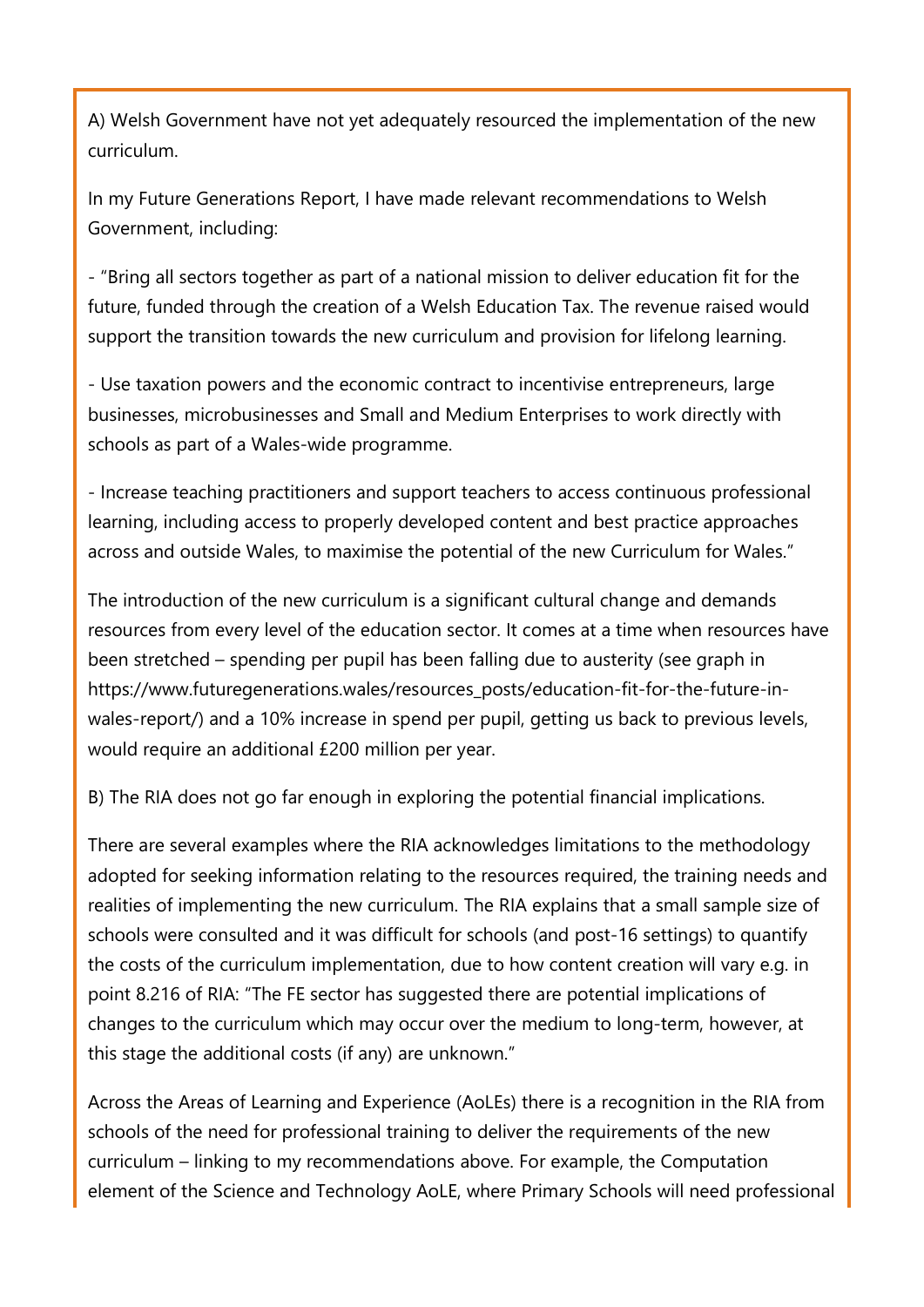learning and secondary schools have acknowledged there will be a cost for intensive, specialist training, with ongoing skills development necessary to keep pace with changing technologies. There are also costs associated with procuring the necessary digital infrastructure to deliver this AoLE. However, the RIA concludes this section with point 8.290: "The costs for delivering the computation within Science and Technology are not known."

As I have outlined in 2.1, I have concerns around the readiness of schools to deliver a modern, digital method of learning and to deliver education fit for the future. Despite digital skills being some of the most sought after, sufficient attention is not being given to developing a skills pathway. With Estyn finding low standards relating to ICT in schools and, when looking at post-compulsory education, only an increase in 57 apprenticeships being completed in Information and Digital technology being completed in the last four years compared to the four previous, there is a significant risk that we will miss opportunities to develop a skilled workforce, fit for the future, here in Wales. For the RIA to not explore the potential funding options in this AoLE (including drawing on business and other sectors, as my recommendations suggest) is not sufficient.

# **5. Powers to make subordinate legislation**

# **5.1 Do you have any comments on the appropriateness of the powers in the Bill for Welsh Ministers to make subordinate legislation (as set out in Chapter 5 of Part 1 of the [Explanatory Memorandum\)](https://senedd.wales/laid%20documents/pri-ld13294-em/pri-ld13294-em%20-e.pdf). If no, go to question 6.1.**

*(we would be grateful if you could keep your answer to around 500 words)*

With regards to section 58(1) of the Bill, the power for Welsh Ministers to make Regulations in relation to assessment arrangements, I have made my recommendations clear to the Minister and to Qualifications Wales that a re-think of assessment and qualifications (particularly at age 16) is needed to match the aspirations of the new curriculum

I have already recommended that Qualifications Wales should align our qualifications system with the Well-being of Future Generations Act and our vision for education and the economy in Wales, as they seek to create qualifications in line with the new curriculum as part of 'Qualified for the Future'.

The situation that has arisen due to COVID-19 has given us experience and learning with regard to assessing progression in a different way to traditional examinations. I will be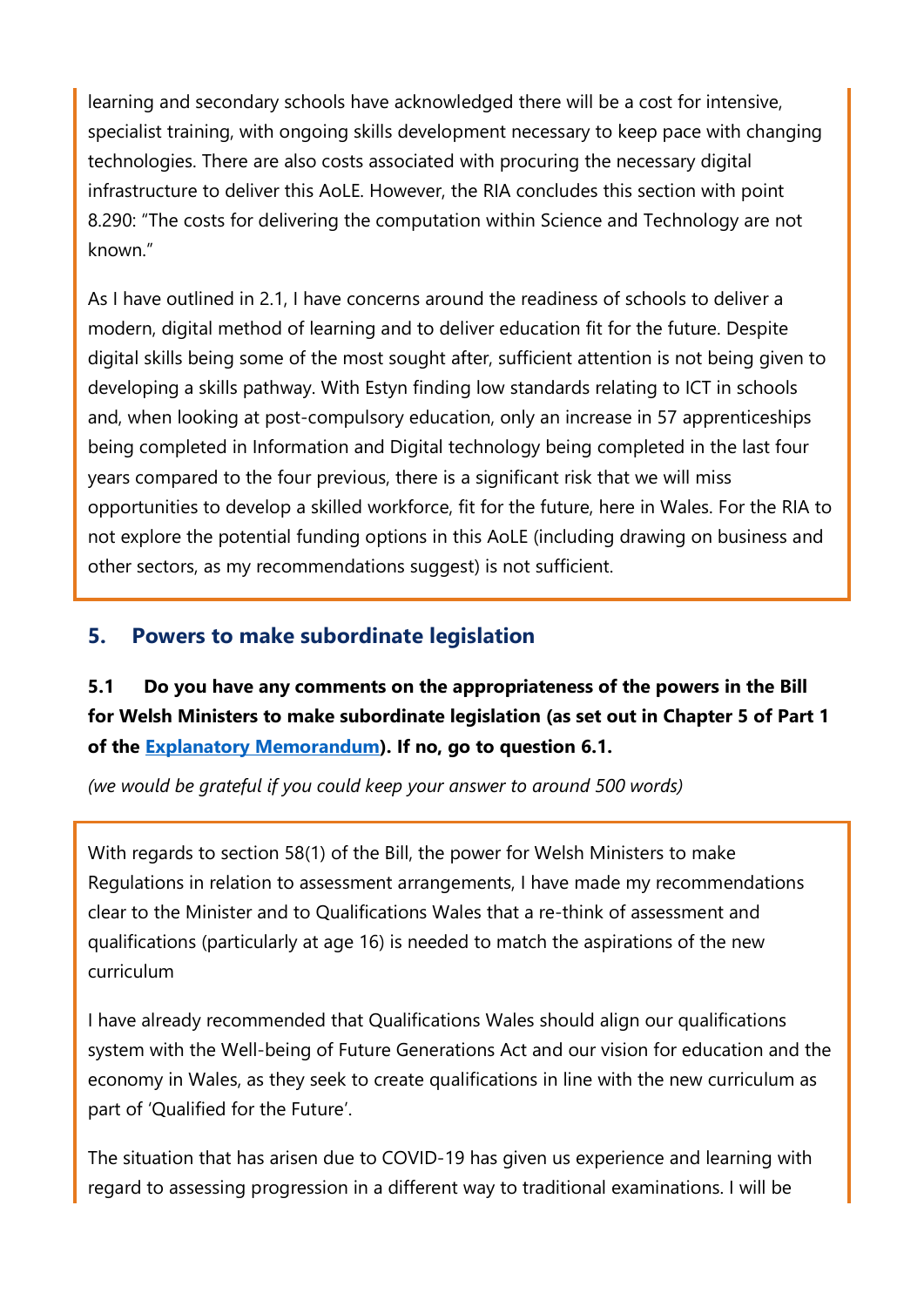continuing to advise and challenge Welsh Government and Qualifications Wales as development of new assessment methods progresses.

### **6. Other considerations**

#### **6.1 Do you have any other points you wish to raise about this Bill?**

*(we would be grateful if you could keep your answer to around 1000 words)*

My response has outlined that, while I am supportive of the principles of the new curriculum and the Bill, I have concerns with regards to resourcing the cultural change and practical elements of its implementation.

Many of the points I have made in this response can be summed up by what I term the "implementation gap" in my Future Generations Report – the frequent gap between the aspiration set out by Welsh Government in policy and legislation and their commitment to delivery on the ground. While new policies and legislation show promise (including this Bill), Government often have an overly optimistic view of what it takes to implement these. As well as resourcing the introduction of legislation, policy and guidance, Welsh Government need to fund their implementation, including delivery capability, awareness raising, training and robust monitoring.

As with implementation of the Well-being of Future Generations Act, the RIA underestimates the resourcing required for cultural change. It is my experience as Future Generations Commissioner that some deliverers underestimate the change through legislation and policy. They feel they are already delivering the change required and, therefore, do not allocate sufficient resources, leadership and change management to match the true aspiration of what's been asked for.

As with the Act, the RIA describes this theory in relation to the Bill for school leaders (8.228): "…attitude of school leaders towards the new curriculum in terms of the extent to which they perceived it as an additional requirement. At one end of the spectrum, one school treated everything to do with the new curriculum as additional; that is to say new, different, and on top of any existing requirements and practices. At the other end of the spectrum, another school treated the new curriculum almost entirely as business as usual. The view of the head teacher was that delivering a curriculum that provides appropriate learning, experience and progression for all pupils, was the business of the school and the new curriculum simply required a change in emphasis in what the school was already doing. Other schools interviewed sat between these two ends of the spectrum."